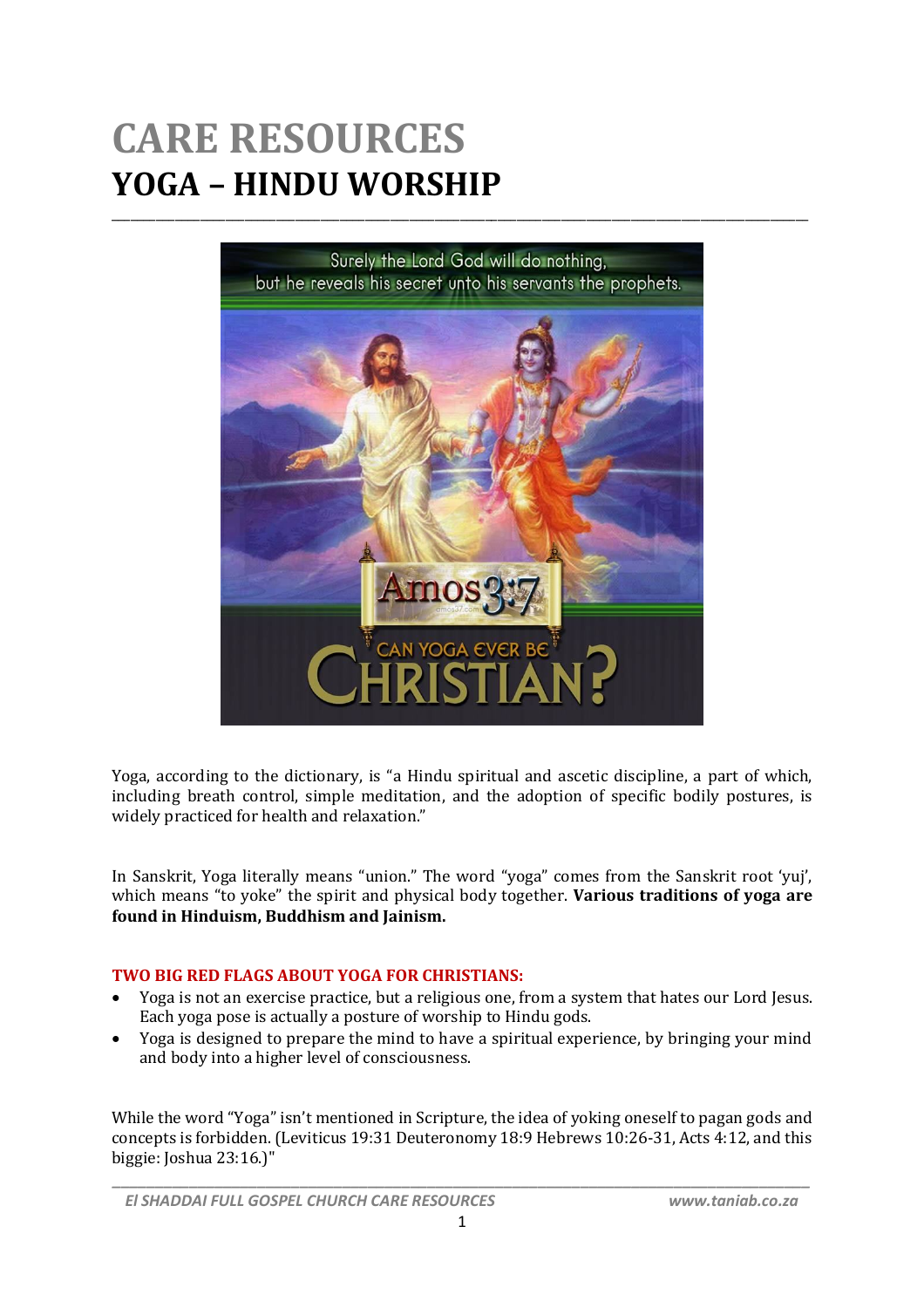## **A TESTIMONY OF DELIVERANCE FROM A DEMON OF YOGA ~ Written by Corinna Craft**

I practiced and taught power yoga for ten years in secular gym venues: city recreation centers, the YMCA, Bally Total Fitness, and as an adjunct professor at a community college. As a former professional dancer, power yoga was the only system of movement I found complex and challenging and elegant enough to interest me. I considered it the perfect regiment because it included all components of a well-rounded exercise program: strength conditioning, cardiorespiratory fitness, flexibility, balance, and coordination; plus it was graceful and dancelike. I felt consoled that I had found a worthy substitute for dance, just as therapeutic physically and just as cathartic psychologically. Yoga became my primary form of exercise, and I got a lot of relief from it.

**I knew that yoga was associated with eastern mysticism and especially Hinduism**, and I was fairly familiar with Hindu theology. In fact, in my B.C. days when I was searching for God, one of the first books I read was Autobiography of a Yogi by Paramahansa Yogananda, who was one of the first yoga masters to introduce yoga to the West. I read the Bhagavad Gita and meditated and chanted. Eventually, I became a member of a cult and had a guru. **But after I received Jesus, I renounced all these associations, purged my library and got deliverance.**

As a Christian, I had more understanding than most and believed I could not be beguiled again**. I practiced a "de-mystified," westernized version of yoga based on exercise science.** I scrupulously avoided all Hindu derived religious practices such as devotional music, chanting, meditation, guided visualization in Savasana (corpse pose), Namaste (bowing to others with prayer hands), and so on. **The westernized version emphasized myology and kinesiology- the study of muscles and movement--and dove-tailed nicely with my work as a massage therapist.** In my classes, I approached yoga as an exercise physiologist would and was very satisfied with the results. I felt grateful to use my gifts of movement and communication and teaching and thought I was empowering people to take charge of their health, all while doing something I loved. I even regarded yoga as an extension of Jesus' healing ministry through me.

Of course, I was aware that many Christians shun yoga as something demonic, but I felt confident that the style I was practicing and teaching was not only safe but wholesome. In my own private practice at home, I often played Christian worship music and worshipped the Lord on my mat. So how did I resolve the discrepancy in perspective between other sincere Christians and myself? I figured the discrepancy reflected different levels of faith: I had more faith. I was familiar with Hinduism as a false religion, had received some deliverance and obtained some measure of freedom, so I wasn't intimidated by it. I felt strong in faith like the Apostle Paul, that I could "partake of meat offered to idols" with a clear conscience and not be contaminated, because I had a relationship with the one true God and knew in my heart that the Hindu deities Brahman, Vishnu and Shiva are nothing.

Also, I balked at the idea that the devil could have any intellectual property right in certain body positions or movements. From a biomechanical standpoint, I knew that muscles can only be stretched or strengthened in certain positions. I thought God's design of the human body was none of the devil's business and that he could not restrict my freedom of movement. And because many yoga poses are similar or identical to positions in other legitimate, non-religious movement systems like dance, gymnastics and sports, I reasoned that the whole system was acceptable based on the acceptability of some of its parts. So I accepted entire sequences of poses like the sun and moon salutations and advanced poses like lotus and other poses unique to yoga due to the validity of basic poses that yoga shared in common with other forms of exercise.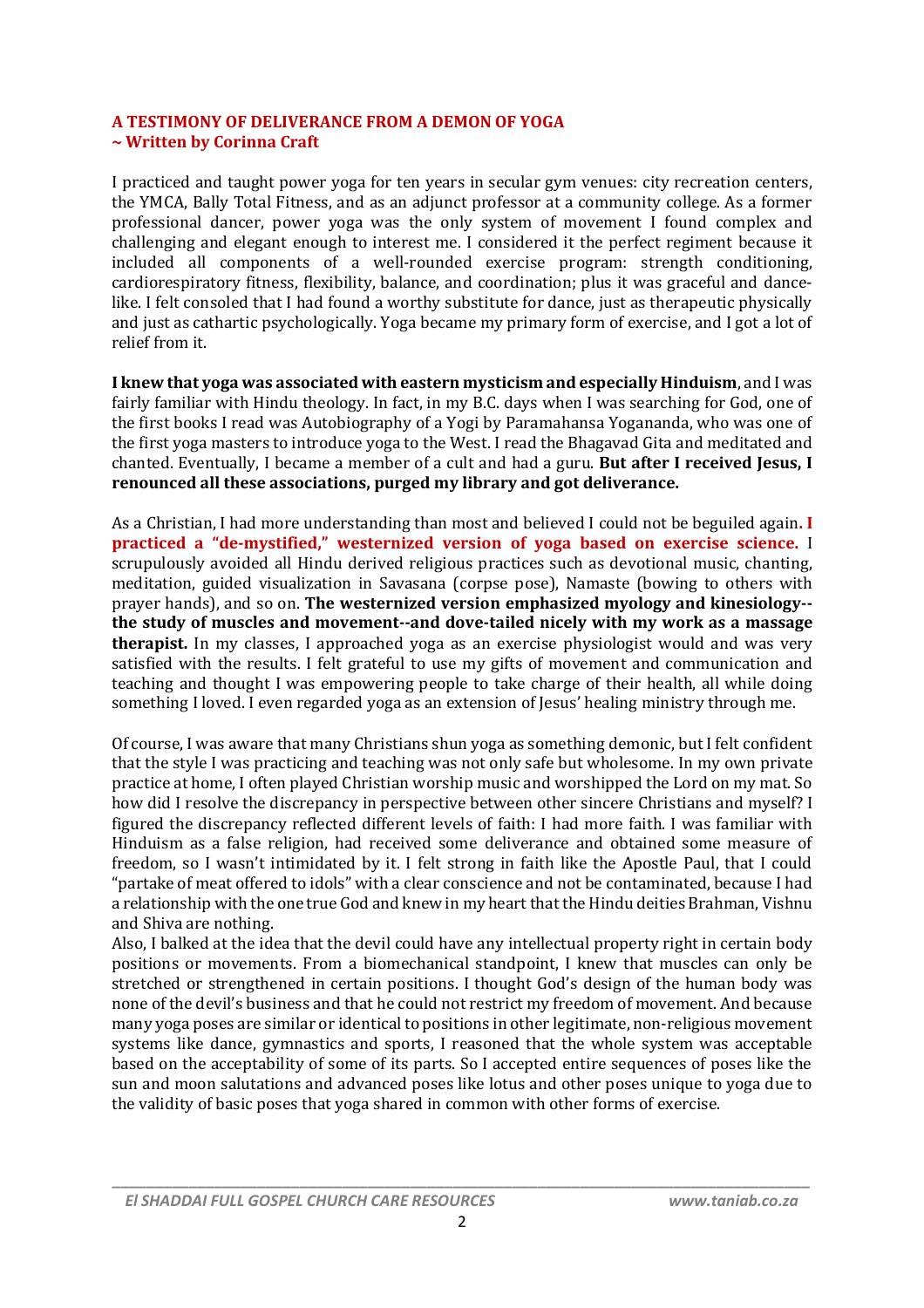**However, I became suspicious of yoga after a pastor and prayer minister named Gary Hixson cast a demon of oriental medicine out of me with an unusual word of knowledge.** He suggested that yoga was also demonic. Having been broadsided by the discovery that I had a demon of oriental medicine, I became open to the possibility that I might have a demon of yoga as well. Why? **Because all eastern health practices and healing arts center on cultivating a mysterious life principle**. Chinese call it Chi; Japanese call it Ki; Koreans, Thai and Vietnamese have their own names for it, and Indians call it prana. **Prana is Sanskrit for "always moving" or "vital life". Westerners translate this concept as vital energy, life force, or bio-electricity, and regard it as a purely physical phenomenon**, similar to the property of electromagnetism in the body**. But in eastern cultures, the concept is not just physical; it links air, breath and spirit together, much like the Greek word pneuma.** Health practices and healing arts that cultivate life force or vital energy typically involve breath control and intentionality--the application of human will to achieve a supernatural result through natural methods, for example, healing the psyche through the body or healing the body through the body. **The expectation of a supernatural result requires faith, and faith is an invitation for the spirit realm to get involved in the activity. Basically, vital energy or life force is a substitute for the Holy Spirit; it is another spirit. The kind of the spirit depends on the culture: Chinese practices like Traditional Chinese Medicine and Tai Chi are likely to conjure up a Taoist spirit while Indian practices like Ayurvedic medicine and yoga are likely to conjure up a Hindu spirit.**

Disturbed by the implications, I fasted and prayed to the Lord to show me whether yoga is also demonic, and He kindly gave me a nightmare. I found myself in a gym setting like the ones where I taught yoga. A woman was reclining on a yoga mat. She said to me, "I live here." Next to her, a gargantuan bodybuilder was doing a military press. Then I found myself in my home office, where I had prepared class materials like yoga syllabi, choreography, and handouts. I lit something like incense or pot, and the smoke arose. Then I looked out the window into my backyard and gasped. There was a huge, inflatable, phosphorescent altar to Hindu deities and a banqueting table with a place set for me. I was gripped with fear and wanted it cleared from my property, but a giant festive dragon flew like a kite or windsock up to the window and rattled its face at me. I cursed it and pounded on the window, but it wouldn't retreat until I yelled for Jesus.

**The nightmare exposed the presence of a strongman or demon of yoga, as depicted by the steroidal bodybuilder and the woman lying on a yoga mat who said, "I live here," in other words, "I inhabit yoga and you." My lighting a fire to burn incense or pot portrays yoga as an act of worship with a subtle, beclouding, mind-altering influence, like intoxicating smoke permeating an atmosphere. The altar and banqueting table to Hindu deities equates yoga with communion and fellowship with Hindu deities or demons**. **Behind the Hindu deities is the dragon, or Satan.** But one thing puzzled me. Why was the demonic portrayed in a toy-like manner? Why was the Hindu altar and banqueting table inflatable and glow-in-the-dark? Why was the dragon a kite or wind sock? The Lord showed me I was playing with something dangerous and didn't realize it: Yoga appeared as innocent to me as playthings to a child. At this point I offered to tear up my yoga instructor certifications, and the Lord approved, but something inside me hedged, no doubt the demon. I tore them up anyway.

Then I set a full length mirror in front of me because I wanted to see the demon of yoga manifest before expelling it. I commanded it to present itself. It first manifested as a pleasurable surge of energy--a full body rush to my head. But then a fierce, ugly, snake-like expression settled on my face. **The upsurge of energy and the snake face were in line with Hindu paintings of kundalini energy coiled like a cobra at the base of the spine and rising to the third eye or crown of the head of the aspiring yogi. The demon first insisted that it served Christ, but after I pressured it with God's judgment, it admitted that it served Satan and that its nature was evil.** Because I had wasted about ten years on this practice, I cross examined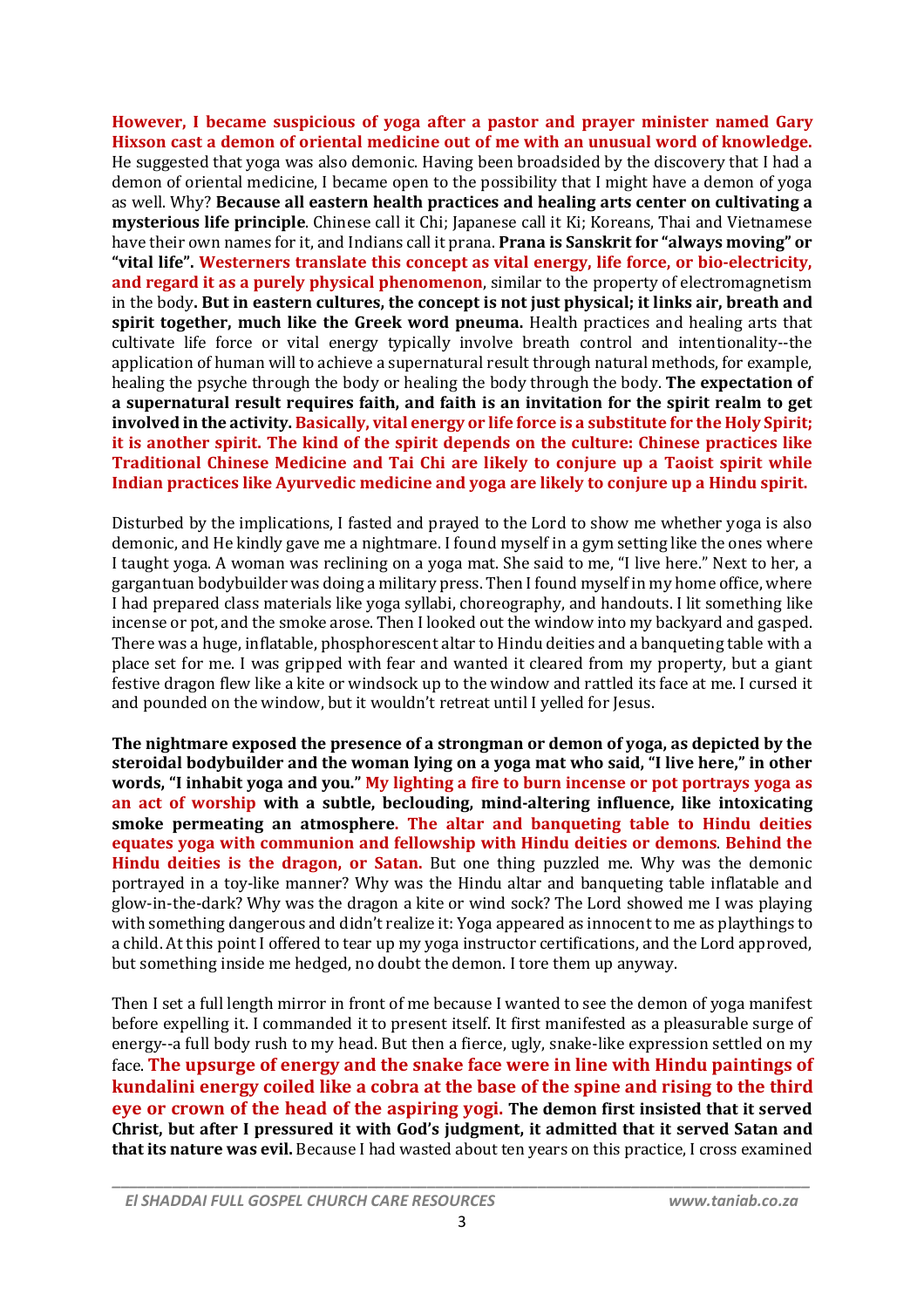it by the power of the Holy Spirit. **The main lie it tells believers in Christ is that yoga is purely physical and not at all spiritual--that it is strictly a health practice and exercise system with many benefits. By this deceit, it lures unwitting Christians into idolatry with promises of weight loss, physical fitness and stress reduction. The main lies it tells unbelievers is that they can have power and control over their lives, improve their sex life, and cultivate siddhis (supernatural powers in the Hindu system) like levitation, mental telepathy and telekinesis--byproducts of demonic activity.**

After I cast out the demon, I purged my office of thousands of dollars worth of yoga books, videos, DVDs, and workshop manuals. I trashed teaching materials that I had painstakingly perfected over the years, including college syllabi, choreographed yoga classes and plans for a yoga video series. For a year afterward I searched the scriptures, and the Lord gave me understanding of why yoga is demonic. I share some of it here.

**In its origin, design and intent, yoga is worship of Hindu deities**. **The word yoga means "to yoke" and by extension "union," as when two oxen are joined together under the same harness to plough a field. It refers to the yoking or union of the individual with the divine, and specifically, to Hindu deities.** In India, hatha yoga is the physical path to the divine; the devotee dedicates his body to god through ritualistic exercise and hygiene practices. The centerpiece of yoga is the sun salutation in which an invisible entity receives homage through a series of bowing, kneeling and prostration poses and is entreated through a series of supplicatory skyward reaching poses and prayer gestures. Aside from the salute, many yoga poses represent Hindu deities and/or are designed to direct or contain energy flow, like canals and locks that channel or dam water.

**Yoga is idolatry and incompatible with Christianity**. Despite the practitioner's best intention, yoga cannot be divorced from its original purpose and redirected to some other use such as mere exercise or communion with the God of Abraham. Why? Because God does not accept a revised version of idolatry as a neutral activity or satisfactory form of worship. Christians may justify yoga as a great workout or as worship of the SON, not the SUN, but the intent and good will of the practitioner are not enough to make the practice acceptable. Why? Because the giver can give a gift that is acceptable to him but not the recipient. The critical question is not, Are you offering worship to the God of Abraham when you practice yoga? but, Is yoga an acceptable form of worship to the God of Abraham? There's a difference. The first perspective focuses on how the worshiper views the act of worship. The second focuses on how God views the act of worship. The worshiper may approve of something that God disapproves of; he may offer worship that pleases himself but not God. Admittedly, Christians ought to please God and not themselves. Offering God a form of worship that has already been consecrated to other gods is like giving God second-hand goods used by the devil; it's like giving your fiancee a recycled wedding ring previously worn by an arch enemy. There's no way to adequately describe the abhorrence God has for such offerings. They are abominable to Him.

**The Bible indicates that the God of Abraham is very prescriptive about what constitutes acceptable worship. In the Old Testament, the Israelites were expressly and repeatedly forbidden to offer sacrifices to God on pagan altars or to introduce pagan forms of worship in God's temple. Pagan altars are those built to other gods. Yoga is essentially a pagan altar**. Ez 8:16 specifically identifies sun worship as no trivial matter, but a turning of one's back to God and anathema to God. In the New Testament, Christians are forbidden to partake of anything or participate in anything that has been offered to idols: Acts 15:20, 28-29 (Amplified version): "Abstain from and avoid anything that has been polluted by being offered to idols. For